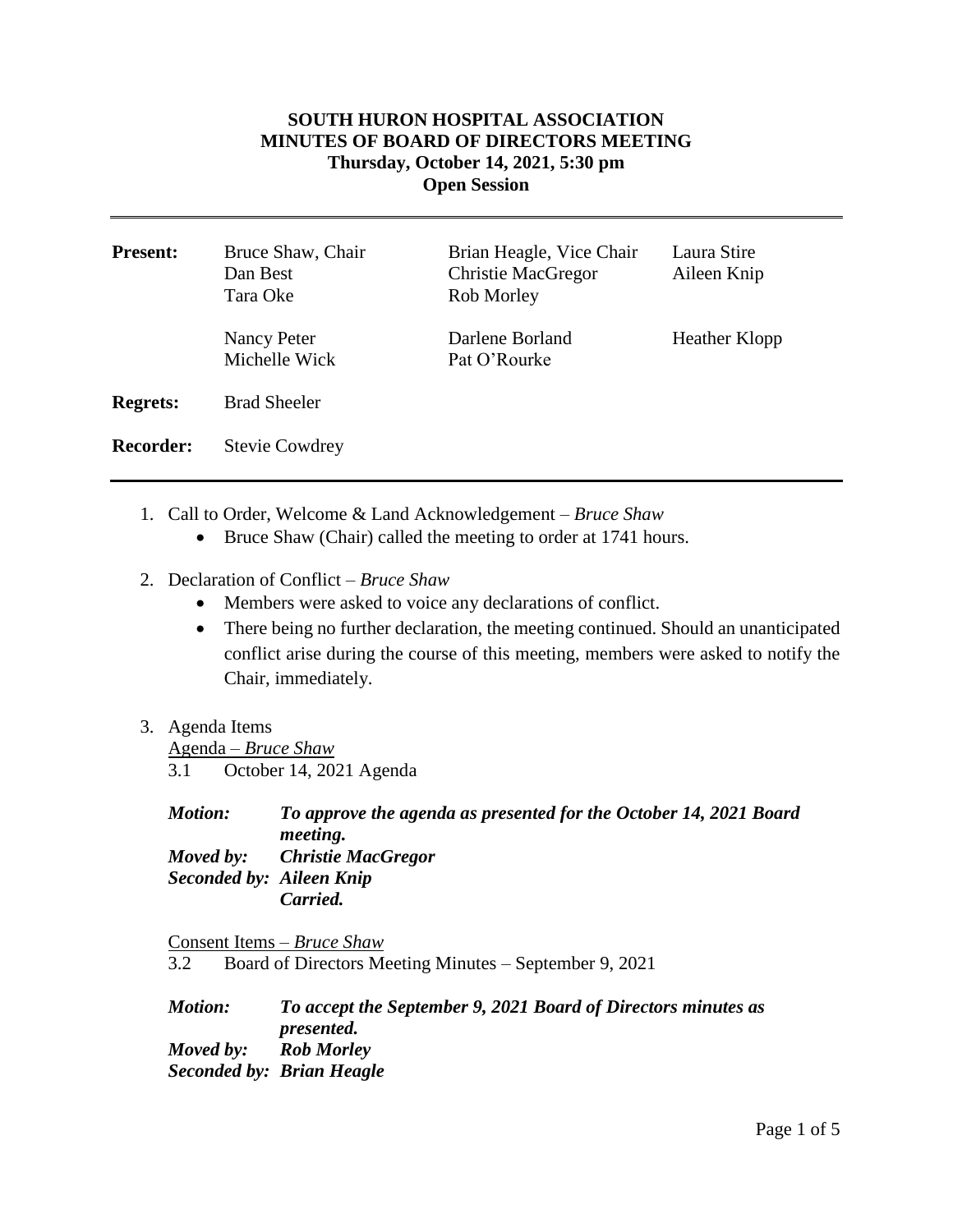## *Carried.*

3.3 Board Chair Report

*Motion: To accept the Board Chair Report as presented. Moved by: Tara Oke Seconded by: Brian Heagle Carried.*

- 4. Operational Update
	- 4.1 President & CEO Report & Workplan Update *Nancy Peter*
		- Of note, SHHA has secured an Accreditation Coordinator who will assist us in meeting our unmet standards from our previous survey.
		- Deadline for responses to master plan and strategic plan was Tuesday we have received 1 response for our master plan, and 3 for our strategic plan, and each will be evaluated tomorrow.
		- We have recently received over \$1M in HIRF funding which we will likely use for our generator project.
		- Capacity issues remain currently sitting at 163%.

*Motion: To accept the President & CEO Report & Workplan Update as presented. Motioned by: Laura Stire Seconded by: Aileen Knip Carried.*

4.2 Financial – CFO (August) – *Darlene Borland*

- Similar to previous reports, the pandemic is causing SHHA to endure increased costs – mostly staffing and PPE related.
- Due to the timing of preparation, the statements provided do not reflect any additional funding. However, SHHA has recently received notification that incremental COVID-19 expenses will be reimbursed for Q1 and Q2. (~\$205- \$215K)
- Darlene and Michelle are working on securing additional funding to reflect our ongoing capacity increases and are currently waiting to hear back from OHW.

*Motion: To accept the Financial Update as presented. Motioned by: Christie MacGregor Seconded by: Rob Morley Carried.*

4.3 Clinical – CNE - *Michelle Wick*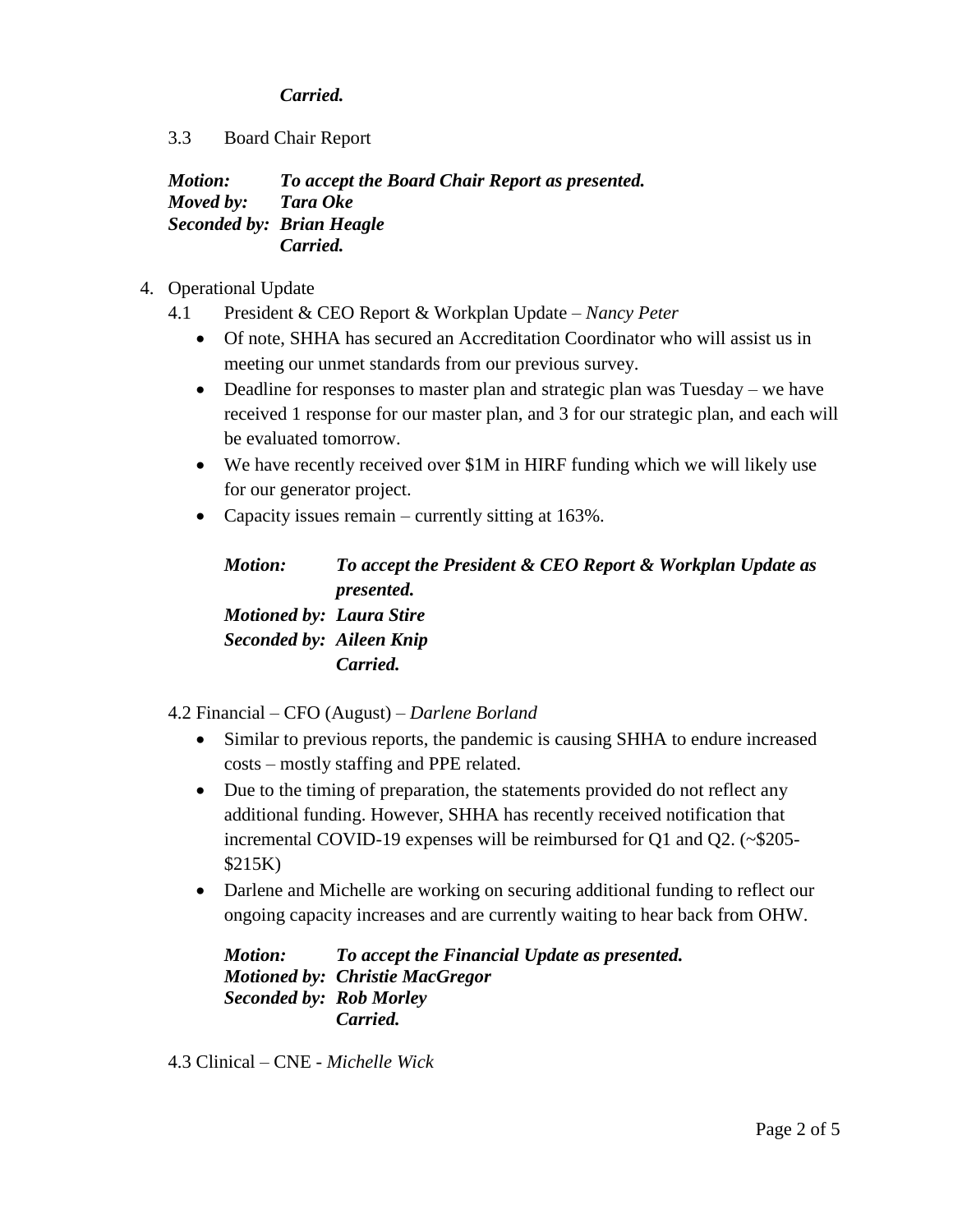- SHHA does not have any nursing vacancies at this time, but because we bring in extra staff when census is high, staff burnout is becoming an issue – we do not have a large staffing pool to pull from.
- Many high acuity patients that are resource intensive.
	- o Michelle is working with the Physiotherapy department to offer services in the evening hours (currently only 7-3).
- Mock infant deliveries are starting this month in our ED thanks to an educational agreement in place with HPHA.
- SHHA has hired another ultrasound technician, which should help with our backlog of ultrasound appointment referrals.

*Motion: To accept the Clinical Update as presented. Motioned by: Aileen Knip Seconded by: Laura Stire Carried.*

- 4.4 Clinical COS *Dr. Mark Nelham*
	- In Dr. Nelham's absence Darlene shared that we have an anticipated go-live timeline for CPOE of March-April 2022.
	- Acceptance of this project is coming along, Sheona (Clinical Informatics Specialist) is working with physicians individually to assist with the learning curve.
- 4.5 Patient Experience Story *Heather Klopp*
	- As shared in the meeting package, SHHA Social Worker Jessie Brown was able to bring together community resources during a time of acute need to enable access to services for those who may not have otherwise received help.
	- The Board shared their appreciation of this unique model and encouraged this time of innovation to continue.

*Motion: To accept the Patient Experience Story as presented. Motioned by: Laura Stire Seconded by: Christie MacGregor Carried.*

- 5. South Huron Hospital Foundation
	- 5.1 Update from the Foundation *Pat O'Rourke*
		- The recent golf tournament was the most successful tournament to date, raising nearly \$45K compared to a typical \$20K-\$25K.
		- Smile cooking campaign also set a new record of \$12,350 (up from \$11,049 last) year).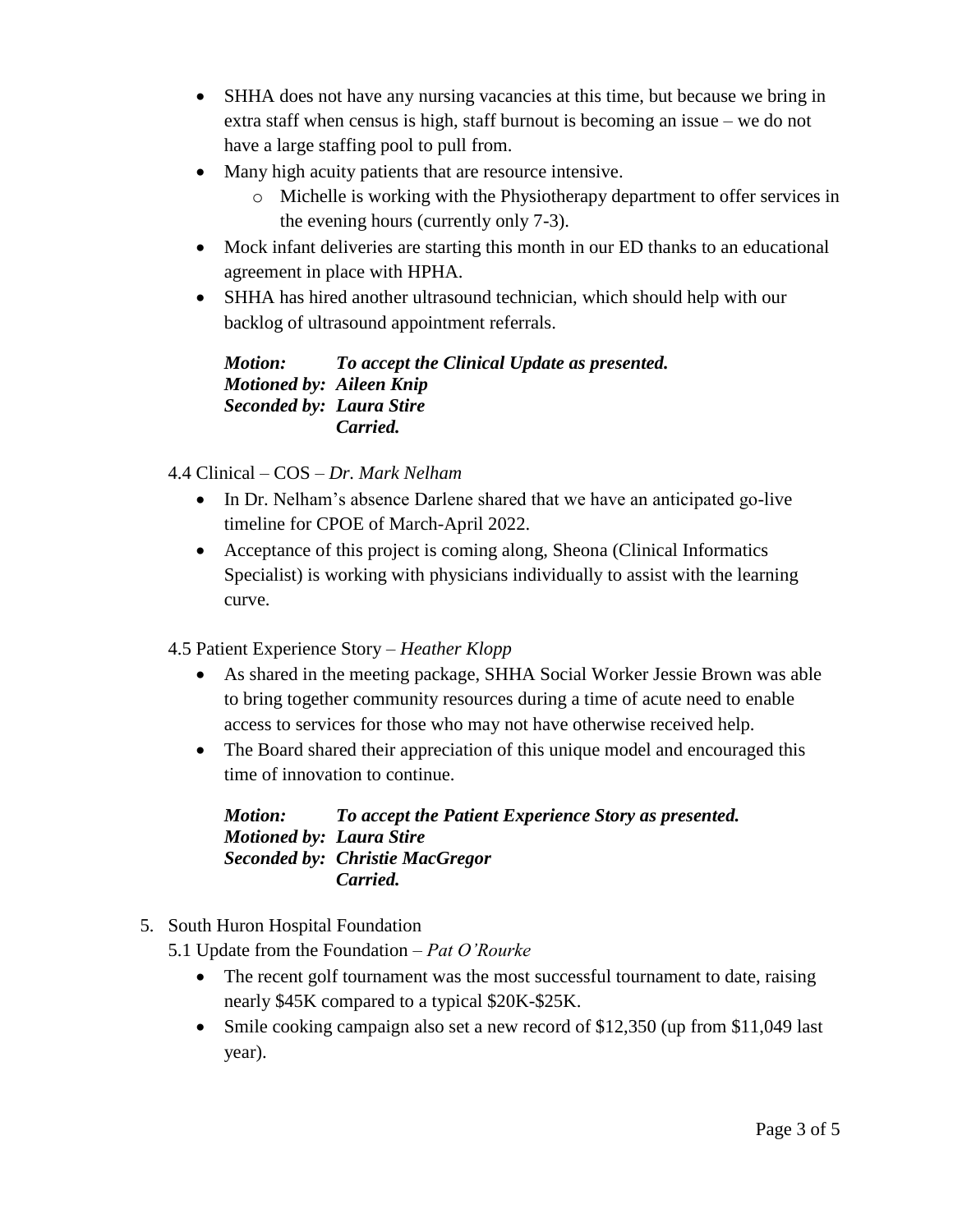- Radiothon was also very successful, raising ~43K and surpassing the established goal of \$40K.
- Of note, the SHHF Board to agree to provide some funds for the development of our master plan, as well as our strategic plan. The SHHF has embarked on their own strategic planning process and has also begun revising their by-laws.

*Motion: To accept the SHHF Update as presented. Motioned by: Tara Oke Seconded by: Aileen Knip Carried.*

*Pat O'Rourke left the meeting at 1848 hours.*

- 6. Strategic Matters
	- 6.1 HPAOHT Update *Aileen Knip*
		- Google drive link has been emailed to Directors and everyone is encouraged to review this resource.
		- The Board to Board Representation Committee already has membership from a Huron and a Perth hospital, so while Aileen isn't able to sit on this committee, she will share information as she receives it.

*Darlene Borland, Heather Klopp and Michelle Wick left the meeting at 1857 hours.*

7. In-Camera Session – *Bruce Shaw*

| <b>Motion:</b> | That this Board meeting proceed to the in-camera session at 1858 hours. |
|----------------|-------------------------------------------------------------------------|
| Moved:         | Tara Oke                                                                |
| Seconded:      | <b>Christie MacGregor</b>                                               |
|                | Carried.                                                                |

*Returned to open session at 2014 hours.*

| In-Camera 4.4       | Partnerships – <i>Bruce Shaw</i>                                                                                                                                                                     |
|---------------------|------------------------------------------------------------------------------------------------------------------------------------------------------------------------------------------------------|
| <b>Motion:</b>      | That the Board of Directors authorizes the Board Chair to begin<br>discussions in principle, with other healthcare agencies with the<br><i>purpose of having collaborations and/or partnerships.</i> |
| <b>Motioned by:</b> | <b>Dan Best</b>                                                                                                                                                                                      |
| Seconded by:        | Laura Stire                                                                                                                                                                                          |
|                     | Carried unanimously.                                                                                                                                                                                 |

- 8. Next Meeting *Bruce Shaw*
	- Thursday, November 18, 2021 at 5:30 p.m.
- 9. Adjournment *Bruce Shaw*